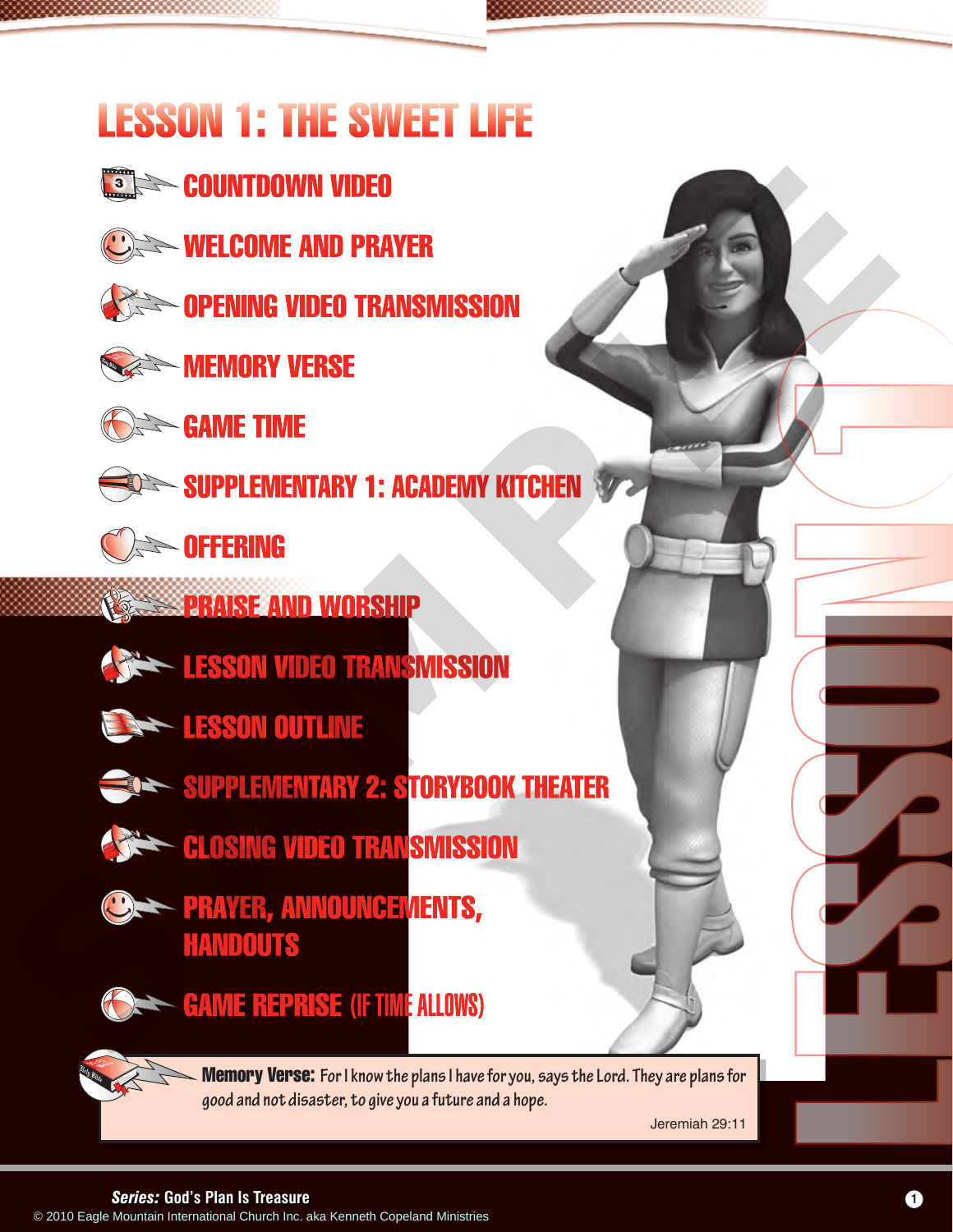



## GAME TIME **DIGGING FOR RAISINS**

Time Required: **10 minutes**

Memory Verse: **For I know the plans I have for you, says the Lord. They are plans for good and not disaster, to give you a future and a hope.** give you a future and a nope. The contract of the contract of the contract of the contract of the contract of the contract of the contract of the contract of the contract of the contract of the contract of the contract of

Teacher Tip: **For safety, it's important to prescreen for food allergies, if choosing to allow the Cadets to sample the food items.**

Teen Tip: **Involving teen helpers is a great way to build their confidence and a fun, energetic teenager will keep younger Cadets involved and attentive.**

Supplies: < **2 Bowls of cooked oatmeal (per round), 6 bowls if playing 3 rounds,**< **2 Small plates (per round), 6 plates if playing 3 rounds,**< **2 Bibs,** < **1 Table ,** < **20 Raisins (per round), 60 raisins if playing 3 rounds** < **Upbeat music to play during the game** Comparison to the the same of the comparison of the same international Church International Church International Church International Church International Church International Church International Church International Chu

## Prior to Game:

- Place two bowls of premade oatmeal on the table.
- Place raisins and bibs on the table.
- Next to each bowl of oatmeal, place a small plate.
- Two volunteers will be chosen to compete against each other.
- Each volunteer will wear a bib.
- Set a predetermined amount of time for each "Raisin Round" to be played.

## Game Instructions:

- Hello, Cadets!
- Today, our two volunteers will be challenging each other in a raisin-finding contest. Each volunteer will wear a bib because he/she will be finding the raisins, using only his/her mouth. Each player will place his/her hands behind his/ her back as he/she searches for the raisins.
- Let's count together as we place 10 raisins in each bowl of oatmeal. (Stir the raisins into the oatmeal for an added challenge.)
- When the music starts, each player will begin searching for raisins, using only his/her mouth. Once a player has "dug up" a raisin, he/she will transfer it to the plate, using his/her mouth to spit the raisin on the plate. Players should not spit oatmeal onto the plate, only raisins.

## Game Goal:

Stop the game when one player finds all 10 raisins, or at the predetermined time. The player with the most raisins on his/her plate wins! If a tie occurs, the player with the least amount of oatmeal on his/her plate wins. If time allows, play additional rounds with new bowls of oatmeal and raisins.

## Final Word:

**2**

Today, we're talking about finding God's plan for our lives. Digging for raisins is fun, but it sure doesn't compare to finding the treasures Jesus has waiting for us.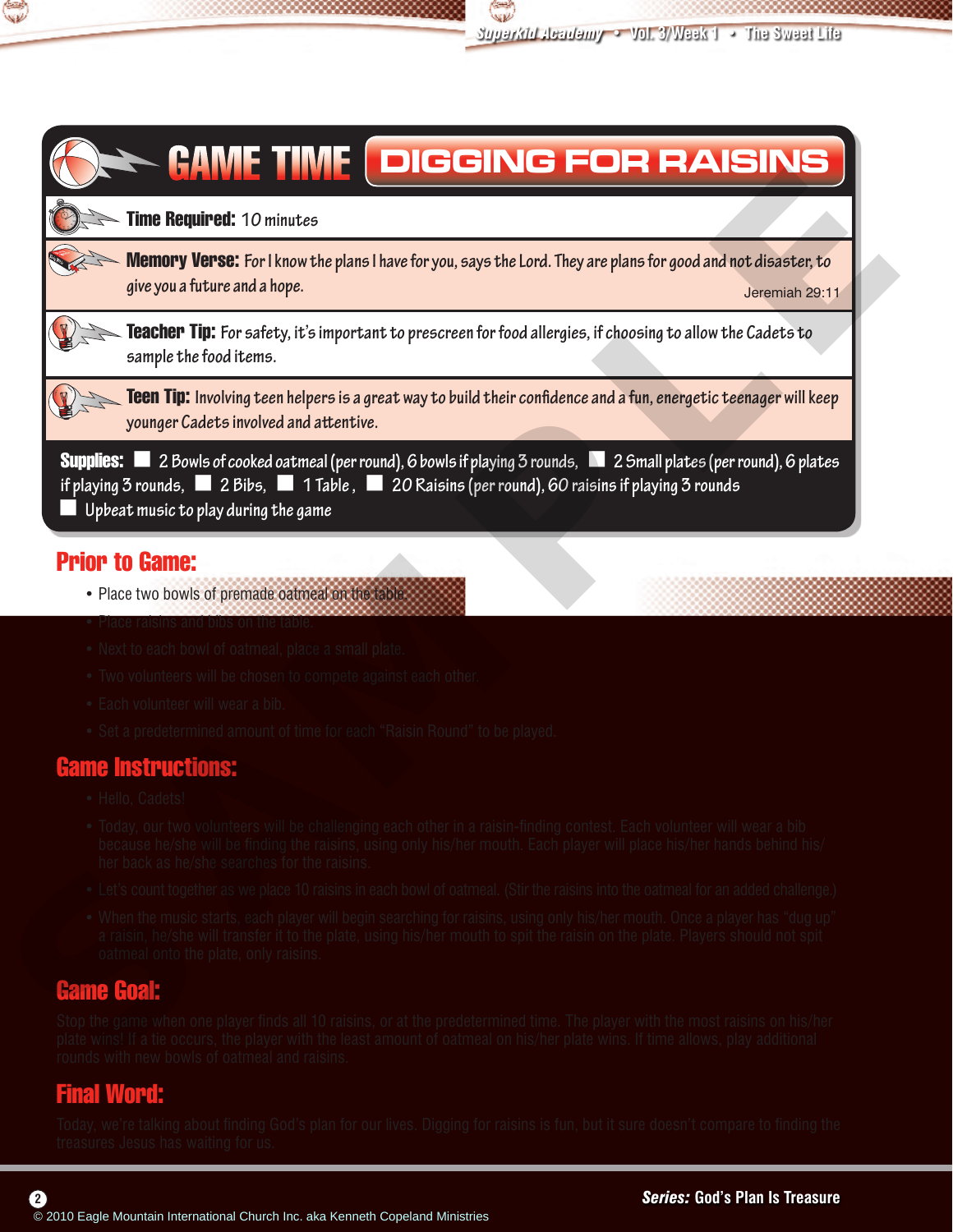

#### (The recipe ingredients will need to be doubled to make a second batch of cupcakes for demonstration purposes. The recipe below makes eight cupcakes.)

| <b>Ingredients:</b> $\blacksquare$ 4 tablespoons of soft butter, $\blacksquare$ 1/4 cup of superfine sugar, $\blacksquare$ 1 large egg, $\blacksquare$ 5/8 cup of self- |
|-------------------------------------------------------------------------------------------------------------------------------------------------------------------------|
| $\blacksquare$ 1 tablespoon of unsweetened cocoa $\blacksquare$ 2 ounces of semisweet chocolate (broken evenly into eight squares),                                     |
| $\blacksquare$ Powdered sugar for dusting                                                                                                                               |

1. Preheat the oven or toaster oven to 375 degrees.

- 2. Place 8 paper baking cups in a cupcake pan.
- 3. Combine all the ingredients (except for the semisweet chocolate squares) and mix, using a hand mixer, until smooth.
- 4. Pour 1/2 the batter into the 8 paper baking cups.
- 5. Using a teaspoon, make an indentation in the center of the batter in each baking cup.
- 6. Place 1 piece of the semisweet chocolate squares into the indentation in the center of the batter, and spoon the remaining batter on top of each chocolate square.
- 7. Place the cupcake pan in the oven and bake for 20 minutes.
- 8. Cupcakes are ready when they rise and are springy to the touch.
- 9. Let cupcakes stand for 2-3 minutes before serving or dusting with the powdered sugar.

The cupcakes are YUMMY when served warm. For safety purposes, make sure the center of the cupcakes are warm, not hot. **CADEM**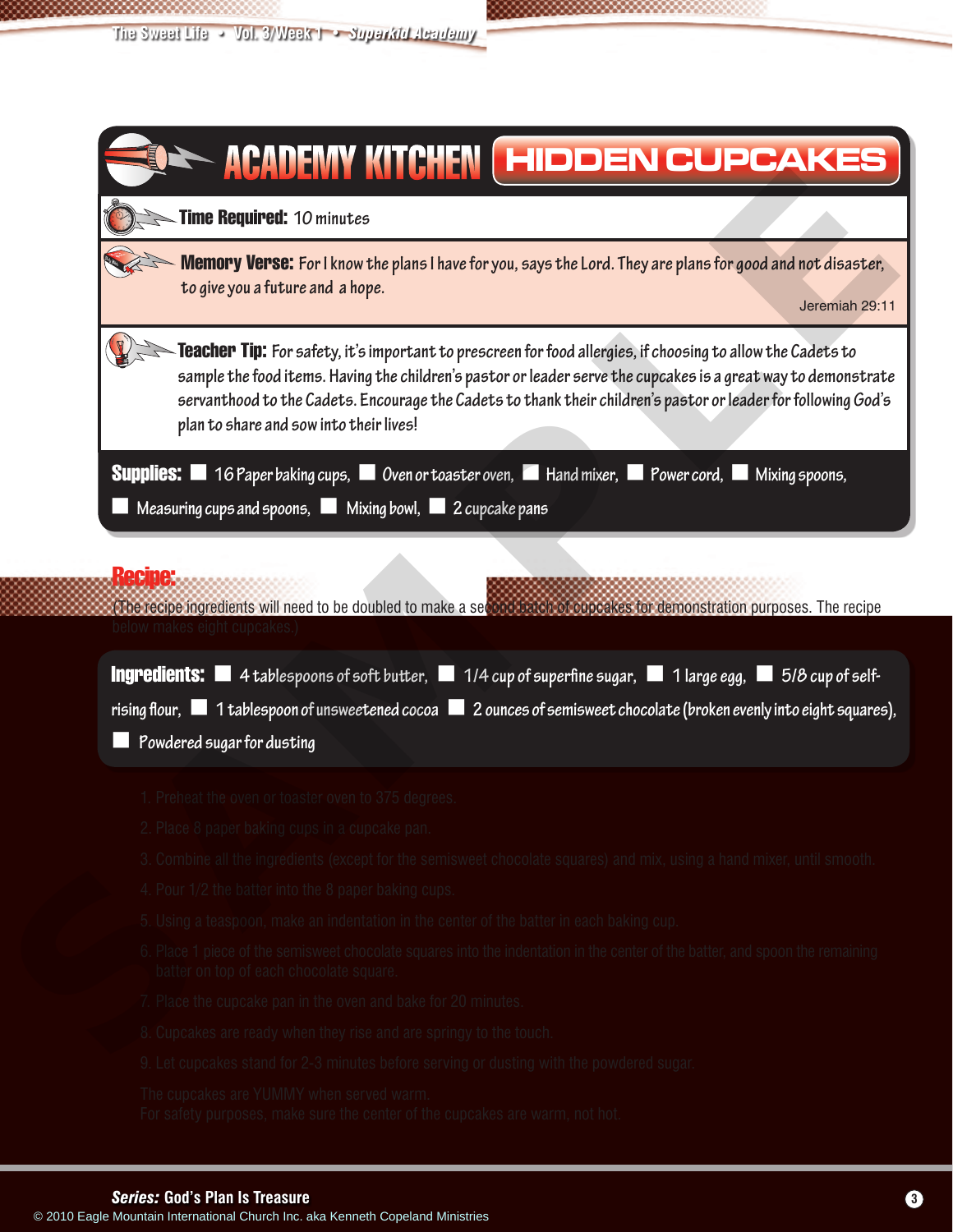

## Prior to Segment:

- Combine ingredients to make the cupcake batter and mix the ingredients until smooth, using the hand mixer.
- If an oven or toaster oven is not available in the room or kitchen area, prepare the cupcakes prior to service and share the ingredients and procedure for making the cupcakes with the Cadets.
- If cupcakes are made prior to service, choose an assistant to help sprinkle the powdered sugar on the cupcakes and assist with serving the cupcakes to the other Cadets.
- If cupcakes can be made during service with the use of an oven or toaster oven, choose a volunteer to assist with combining all the ingredients in the bowl.

### Lesson Instructions:

**Who is ready to enjoy something sweet today? I have a great chocolate cupcake recipe. Is anyone interested in helping me out? Ask**

- (Choose one Cadet to be your helper)
- Talk about how you planned out your "In the Kitchen" lesson:
	- 1. Making your list
	- 2. Shopping
	- 3. Gathering your supplies
	- 4. Preparing everything for your Cadets
- (By reading the recipe you can gain momentum as you describe all the sweet things in the recipe and how delicious they are when combined together.)
- You know, Cadets, this recipe reminds me today about The Sweet Life God has planned out for you. There are no yucky parts in His plan. We just have to follow the recipe for our lives from beginning to end.
- (Have your helper combine all the ingredients and pour half the batter in the paper baking cups.)
- In this recipe today we are holding back half of the mix for now because we want to put something really yummy in the center of this batter.



#### **Can anyone guess what the ingredient is?**

- That's right: the chocolate!! Chocolate is so good when it melts in your mouth and that is exactly what is going to happen on the inside of these cupcakes.
- Make an indentation in each and have your Cadet put the individual pieces of chocolate in the center of each one and pour the remaining batter on top.
- Thanks for your help today. It looks like we are all done.
- Act surprised when you put the cupcake pan in your toaster oven and realize you forgot to preheat the oven, or you can act like you didn't think that part through by having no heat source available.
- **(Very dramatic) OH NO!** I promised you we were going to enjoy something sweet today didn't I? Let me start from the beginning and go over each step…(realizing you didn't write down preheating the oven.) What am I going to do? This reminds me about Jeremiah 29:11. I am so glad God doesn't say **"OH NO!"** when it comes to our lives. His plans for you are so big that He already planned out The Sweet Life for you to enjoy! • The mean of taxes and production international the international church International Church International Church International Church International Church International Church International Church International Church
	- At this time have an adult helper bring out the warm ones (you can heat them in the microwave for a few seconds if you prepared them at home beforehand).
	- This would have been a disaster if someone hadn't thought this all the way through. I am so thankful. And just like we enjoy the sweet surprises our Father plans for us, you can enjoy a bite of The Sweet Life that was planned for you today!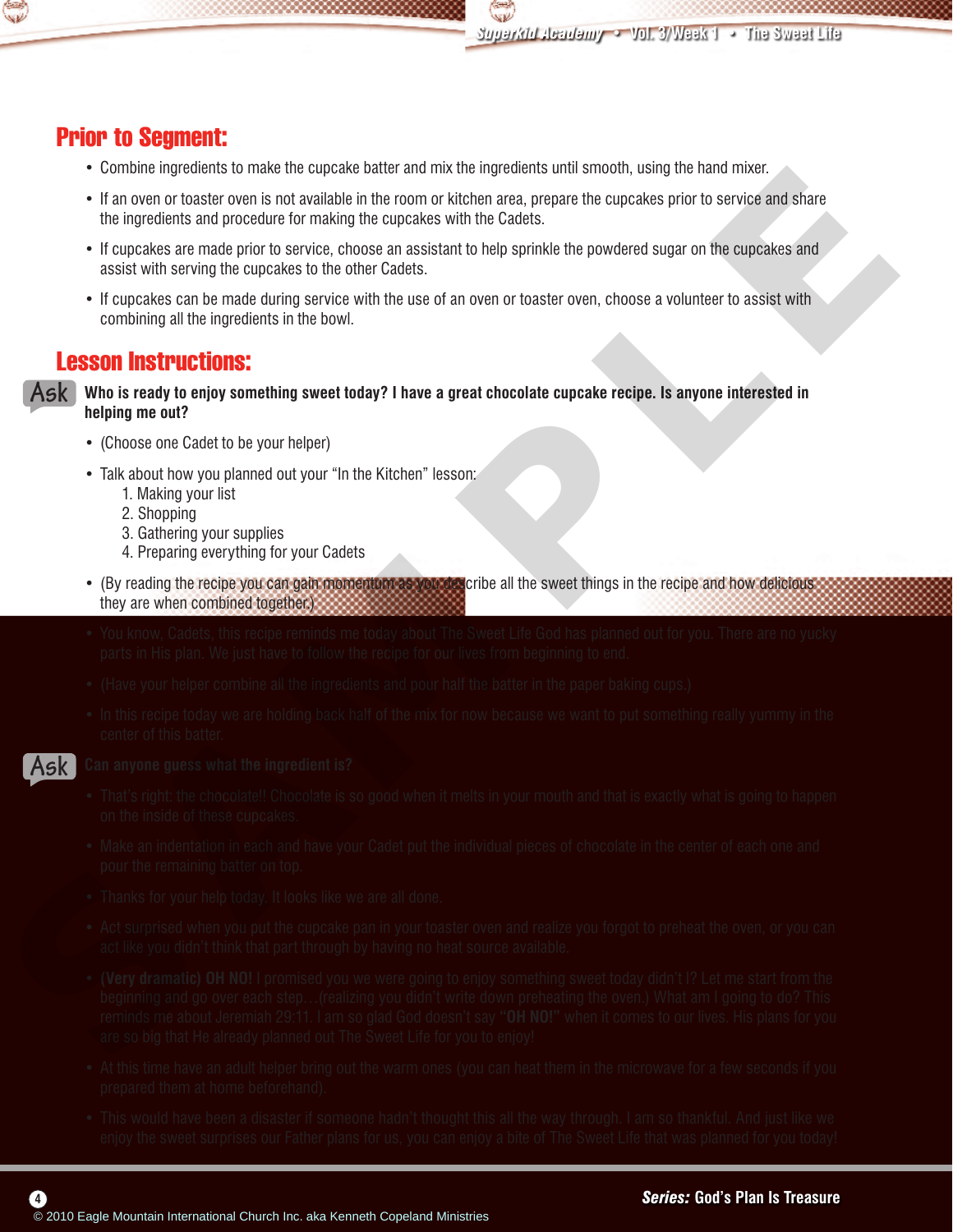# **IT NEVER RUNS OUT!**

Time Required: **10 minutes <sup>60</sup> <sup>5</sup>**

Offering Scripture: **…And the homes of the upright—how blessed! Their houses brim with wealth and a generosity that never runs dry.** Psalm 112:2-3 MSG

**Supplies:**  $\blacksquare$  A large purse,  $\blacksquare$  Several packs of individually wrapped bubble gum (placed inside the purse)

### Offering Instructions:

- Hey, Superkids, check out this big purse! Today, I want to tell you a story about a big, old purse just like this one.
- There once was a sweet, old great-grandma who had a huge purse just like this one!
- Her name was Annie. How do I know this grandma was sweet? Well, she loved Jesus with all her heart and she was always talking to her family about how wonderful God is. This grandma had lots and lots of grandkids and great-grandkids. They all loved Grandma Annie's big purses because… **Considered.** The **Bequired.** To mindent and the springle t-how benefit Their beacons bein with weight and international Church International Church Institute Church International Church International Church International
	- (Begin digging in the large purse and pull out a piece of gum.)
	- …they knew every time they saw her, they'd get a piece of bubble gum from her huge purse. And even though Grandma Annie had lots and lots of grandkids, never once did she not have enough bubble gum for every one of them. That purse must have been pretty heavy just from all the gum inside!
	- There is a scripture in Psalms that describes this grandma pretty well. It says this: "…And the homes of the upright how blessed! Their houses brim with wealth and a generosity that never runs dry."

#### **Don't you think this scripture describes Great-Grandma Annie? Ask**

- The Word teaches us that upright people who love God and obey Him, will be blessed. It also teaches us that the upright will have plenty to give AND they'll have generous hearts. Perhaps the most important part of this scripture says their giving will never run dry. Just like Grandma Annie's purse that never runs out of bubble gum!
- What can you do to be like Grandma Annie? Just have a generous heart that loves God. Be ready to give at any moment. When you do that, God will do His part and make sure you always have plenty to bless others with. Your supply will never run out!

 $\mathcal{L}=\{z\in\mathcal{L}^{\mathcal{M}}:z\in\mathcal{L}^{\mathcal{M}}:z\in\mathcal{L}^{\mathcal{M}}:z\in\mathcal{L}^{\mathcal{M}}:z\in\mathcal{L}^{\mathcal{M}}:z\in\mathcal{L}^{\mathcal{M}}:z\in\mathcal{L}^{\mathcal{M}}:z\in\mathcal{L}^{\mathcal{M}}:z\in\mathcal{L}^{\mathcal{M}}:z\in\mathcal{L}^{\mathcal{M}}:z\in\mathcal{L}^{\mathcal{M}}:z\in\mathcal{L}^{\mathcal{M}}:z\in\mathcal{L$  $\mathcal{L}=\mathcal{L}=\mathcal{L}=\mathcal{L}=\mathcal{L}=\mathcal{L}=\mathcal{L}=\mathcal{L}=\mathcal{L}=\mathcal{L}=\mathcal{L}=\mathcal{L}=\mathcal{L}=\mathcal{L}=\mathcal{L}=\mathcal{L}=\mathcal{L}=\mathcal{L}=\mathcal{L}=\mathcal{L}=\mathcal{L}=\mathcal{L}=\mathcal{L}=\mathcal{L}=\mathcal{L}=\mathcal{L}=\mathcal{L}=\mathcal{L}=\mathcal{L}=\mathcal{L}=\mathcal{L}=\mathcal{L}=\mathcal{L}=\mathcal{L}=\mathcal{L}=\mathcal{L}=\mathcal{$  $\mathcal{L}=\mathcal{L}=\mathcal{L}=\mathcal{L}=\mathcal{L}=\mathcal{L}=\mathcal{L}=\mathcal{L}=\mathcal{L}=\mathcal{L}=\mathcal{L}=\mathcal{L}=\mathcal{L}=\mathcal{L}=\mathcal{L}=\mathcal{L}=\mathcal{L}=\mathcal{L}=\mathcal{L}=\mathcal{L}=\mathcal{L}=\mathcal{L}=\mathcal{L}=\mathcal{L}=\mathcal{L}=\mathcal{L}=\mathcal{L}=\mathcal{L}=\mathcal{L}=\mathcal{L}=\mathcal{L}=\mathcal{L}=\mathcal{L}=\mathcal{L}=\mathcal{L}=\mathcal{L}=\mathcal{$  $\mathcal{L}_\mathcal{L} = \mathcal{L}_\mathcal{L} = \mathcal{L}_\mathcal{L} = \mathcal{L}_\mathcal{L} = \mathcal{L}_\mathcal{L} = \mathcal{L}_\mathcal{L} = \mathcal{L}_\mathcal{L} = \mathcal{L}_\mathcal{L} = \mathcal{L}_\mathcal{L} = \mathcal{L}_\mathcal{L} = \mathcal{L}_\mathcal{L} = \mathcal{L}_\mathcal{L} = \mathcal{L}_\mathcal{L} = \mathcal{L}_\mathcal{L} = \mathcal{L}_\mathcal{L} = \mathcal{L}_\mathcal{L} = \mathcal{L}_\mathcal{L}$  $\mathcal{L}_\mathcal{L} = \mathcal{L}_\mathcal{L} = \mathcal{L}_\mathcal{L} = \mathcal{L}_\mathcal{L} = \mathcal{L}_\mathcal{L} = \mathcal{L}_\mathcal{L} = \mathcal{L}_\mathcal{L} = \mathcal{L}_\mathcal{L} = \mathcal{L}_\mathcal{L} = \mathcal{L}_\mathcal{L} = \mathcal{L}_\mathcal{L} = \mathcal{L}_\mathcal{L} = \mathcal{L}_\mathcal{L} = \mathcal{L}_\mathcal{L} = \mathcal{L}_\mathcal{L} = \mathcal{L}_\mathcal{L} = \mathcal{L}_\mathcal{L}$ \_\_\_\_\_\_\_\_\_\_\_\_\_\_\_\_\_\_\_\_\_\_\_\_\_\_\_\_\_\_\_\_\_\_\_\_\_\_\_\_\_\_\_\_\_\_\_\_\_\_\_\_\_\_\_\_\_\_\_\_\_\_\_\_\_\_\_\_\_\_\_\_\_\_\_\_\_\_\_\_\_\_\_\_\_\_\_\_\_\_\_\_\_\_ \_\_\_\_\_\_\_\_\_\_\_\_\_\_\_\_\_\_\_\_\_\_\_\_\_\_\_\_\_\_\_\_\_\_\_\_\_\_\_\_\_\_\_\_\_\_\_\_\_\_\_\_\_\_\_\_\_\_\_\_\_\_\_\_\_\_\_\_\_\_\_\_\_\_\_\_\_\_\_\_\_\_\_\_\_\_\_\_\_\_\_\_\_\_  $\_$  ,  $\_$  ,  $\_$  ,  $\_$  ,  $\_$  ,  $\_$  ,  $\_$  ,  $\_$  ,  $\_$  ,  $\_$  ,  $\_$  ,  $\_$  ,  $\_$  ,  $\_$  ,  $\_$  ,  $\_$  ,  $\_$  ,  $\_$  ,  $\_$  ,  $\_$  ,  $\_$  ,  $\_$  ,  $\_$  ,  $\_$  ,  $\_$  ,  $\_$  ,  $\_$  ,  $\_$  ,  $\_$  ,  $\_$  ,  $\_$  ,  $\_$  ,  $\_$  ,  $\_$  ,  $\_$  ,  $\_$  ,  $\_$  ,

Notes: \_\_\_\_\_\_\_\_\_\_\_\_\_\_\_\_\_\_\_\_\_\_\_\_\_\_\_\_\_\_\_\_\_\_\_\_\_\_\_\_\_\_\_\_\_\_\_\_\_\_\_\_\_\_\_\_\_\_\_\_\_\_\_\_\_\_\_\_\_\_\_\_\_\_\_\_\_\_\_\_\_\_\_\_\_\_\_\_\_\_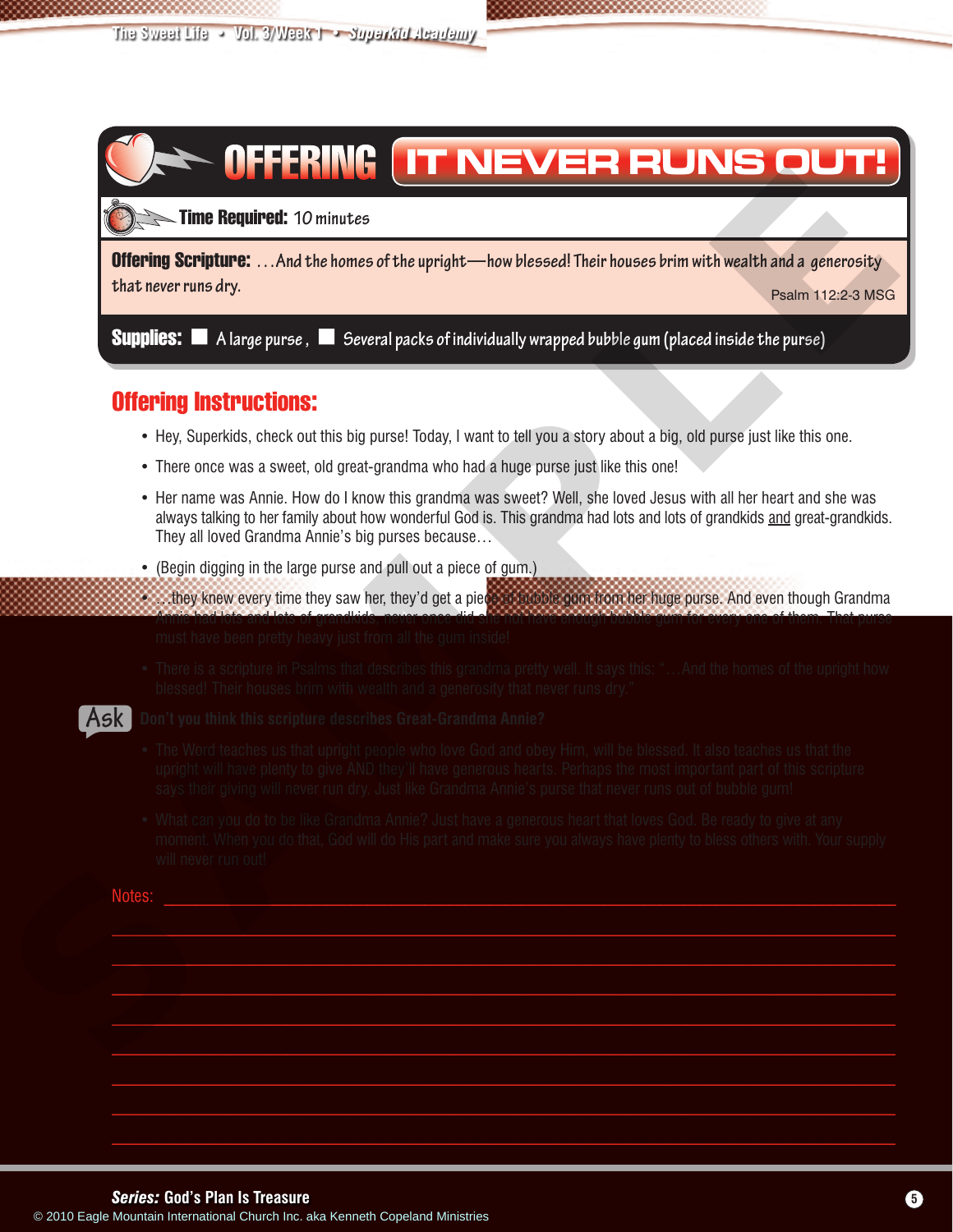



## LESSON OUTLINE **THE SWEET LIFE**

Memory Verse: **For I know the plans I have for you, says the Lord. They are plans for good and not disaster, to give you a future and a hope.** Jeremiah 29:11

## I. GOD HAS A GOOD FUTURE PLANNED OUT FOR YOU Jeremiah 29:11-14

- a. God's plan for your future is like a treasure. We call it The Sweet Life!
- b. God's Word tells us, "Seek for Me in earnest, you'll find Me."
- c. To find any valuable treasure takes determination and to live The Sweet Life requires a decision.
- d. The Father has laid out every moment of your life in advance. Psalm 139:16

## II. THE DEVIL IS A THIEVING PIRATE John 10:10

- a. The "pirate" wants to steal our treasure and destroy our future.
- b. The devil's weapons are like pirates.
- c. Some of his "pirates" are greed, selfishness, fear, doubt, strife, stealing, lying.
- d. Other "pirates" can be anger, sadness, jealousy, fear, hatred and death.

### III. DON'T LISTEN TO A PIRATE

- a. The pirate's plan is to steal, kill and destroy.
- b. God hates sin (pirates) because it keeps you from the treasure.
- c. God's plan is an exciting future, health, wealth and adventure. Treasure!
- d. The Sweet Life is a most awesome treasure hunt. Ephesians 2:10 AMP



*A Word from Commander Kellie:* **This series of lessons is going to be very effective in getting some important core values across to your Superkids. Knowing about The Sweet Life and making a determination in their hearts can affect Superkids for a lifetime! This is the key to our success as believers (Ecclesiastes 12:13). When we teach our kids that God has an amazing life already planned out, we arm them with a tangible, understandable purpose to obey His instructions and directions. From this time forward, you can at any time refer to The Sweet Life and your Superkids will think, "God has an awesome plan for me." You've actually given them a way to understand "THE BLESSING"; that's what The Sweet Life really is. The other important core value to be grasped has to do with the pirates! This is a great way for the kids to understand how sin will keep them from walking in THE BLESSING! They'll say, "Don't let that pirate \_\_\_\_\_\_\_\_\_\_\_\_\_ defeat you. Fill in the blank (strife, fear, doubt, etc.), they'll catch the concept. This is a great place to partner with your parents too. When clued in to what is being taught, they'll love to reinforce it at home when the kids are letting the pirate "strife" come around. Kids change, families change, churches change, when they choose The Sweet Life plan!** Software the Hanneth Computer Content and the Society of the Church International Church International Church International Church International Church International Church International Church International Church Intern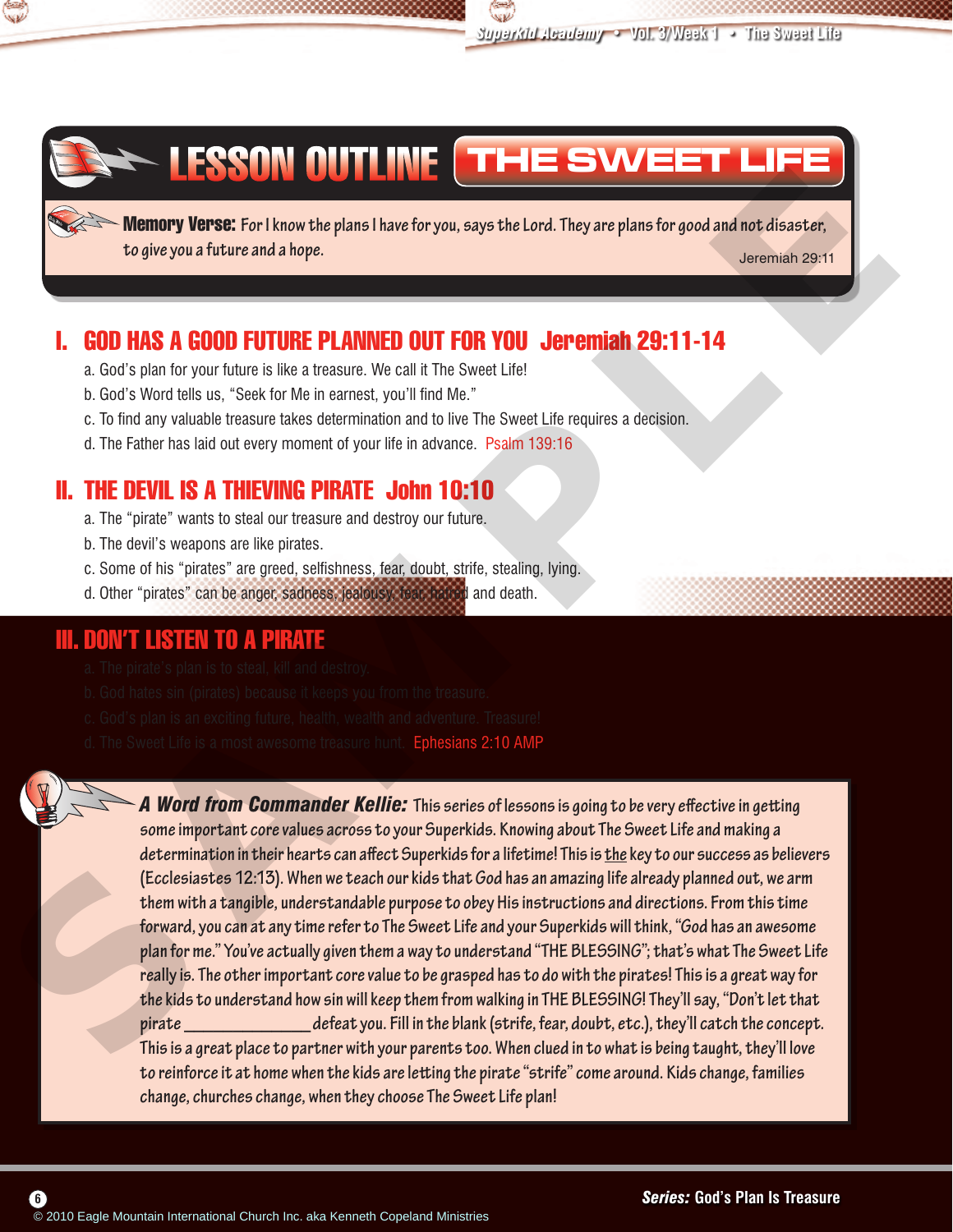

## Prior to Segment:

Choose which story presentation option fits best with your team.

## 1. Storybook Theater:

Select people ahead of time (these can be team members or Superkids who are good readers, dramatic and expressive) to read "spoken" lines of characters. The number of people you select to be your character voices will depend on how many characters have lines in your story, and how many people you have available. If you are limited on people, you can have readers play two or more characters. Just be sure they can make the voices distinctly different! Make copies of the story and highlight their "lines." We suggest doing a practice read before service to make sure delivery is smooth. For added fun, dress your characters in costumes! At the beginning of your story, introduce your cast of characters.

## **List of Characters/Costumes:**<br>Michael: Cabin-boy hat (red

Cabin-boy hat (red and white cap, or a bandana) Joshua: Tattered hat, wig, chains Captain Tyrus: Captain's hat, eye patch Deven: Silk shirt; gold, clip-on, hoop earring King: Crown Parrot "Firebrand": Beak

## 2. Illustrated Story:

If there is an artist in the house, this is a great addition to your story time! While the story is being read, the artist can illustrate a large picture relating to the story, to give as a prize at the conclusion. Use the picture giveaway as an incentive for Superkids to be extra quiet and pay close attention. Initially, there will be a few supplies to purchase but don't let this be a deterrent from using the illustrated story option! Once the supplies have been purchased, they'll be long-lasting and reusable.

#### *Series:* **God's Plan Is Treasure 7**

CADEM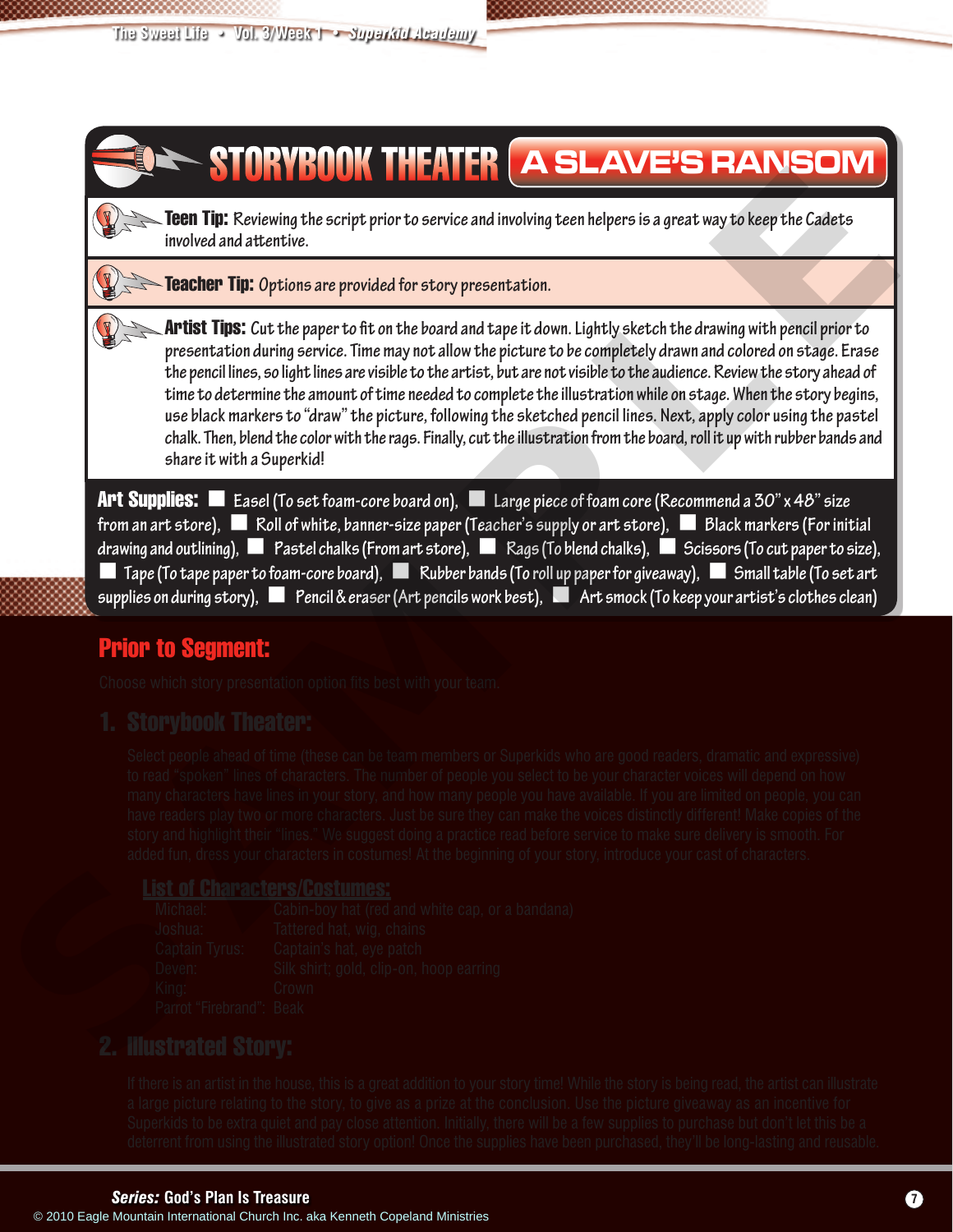

Young Michael had been a slave of the ferocious pirate ship *Infernus* all of his days—about 12 years. But nobody's been counting, for he was but a lowly cabin boy. He whistled as he swabbed the lowest deck of the ship. It was the one job that gave him comfort as of late. His only friend in the world was a prisoner of one of the cells he took extra care in mopping. It was curious to think that Michael did not even know the name of his best friend. But no one had ever shown him the kindness that this young man did now. As Michael worked, his friend joined in to whistle a tune until the captain hollered from above as he usually did.

"Orphan!" The captain's growl pierced the air.

"I gotta go," Michael whispered to his friend.

"Orphan! Where is that scrawny brat?" The shout came again.

"Why do you let him treat you like that?" asked the prisoner. Michael's face paled white in fear as the captain suddenly appeared at the door. Captain Tyrus was the picture of ultimate cruelty with a hook nose and a sneer that never went away. His one good eye was blacker than sin. And though shorter in stature, his appearance was gruesome enough to bring any One-Eyed Jack to his knees. There were total to the source of the sole of the sole of the sole of the sole of the sole of the sole of the sole of the sole of the sole of the sole of the sole of the sole of the sole of the sole of the sole of the sole

Captain Tyrus grabbed Michael by the collar. "Where ya been, boy?"

"I been swabbin' the deck, sir...," Michael replied, barely able to speak.

"Ya been swabbin' your gums with the prisoner, Orphan. Now get back to work or I'll throw ye to the sharks." The captain threw Michael backward and went back up on deck. With his head pounding, Michael picked himself up off the floor.

"Tyrus is awful," the kind prisoner said. "We've got to get out of here."

"That'll never happen. I'm in a stronger prison than you are," Michael retorted in defeat.

"There is a way. But you'd have to trust me..."

"I dunno...." Escape had never even occurred to Michael.

"Come on, Michael, what have you got to lose?"

"I don't even know your name and you want to talk mutiny." Michael began to worry about the unexpected rebel.

"Shhh...just trust me...and I'll trust you."

"Huh?" Michael answered, confused.

"I know I can trust you, Michael, but you have to follow my instructions...."

"All right." Michael agreed, realizing that he really didn't have anything to lose.

"My name is Josh," the prisoner began. "My father sent me on a quest to bring home some treasure. He gave me a map, but my ship was attacked and Captain Tyrus stole it. But he doesn't know how to use it. We're nearing the island now and you can take back the map and the treasure. I'll tell you where the map is and how to use it if you promise to return for me."

"Buried treasure! I just wanted to get out of here alive!" Michael exclaimed.

"Well you'll do more than that. We'll split that treasure fifty-fifty. Deal?"

"You bet." Michael and Josh shook hands between the prison cells as they quietly conspired the map's return.

The next day Michael could tell that Josh's treasure island was within rowing distance. That night he stole into the captain's desk and retrieved the treasure map. Then he reported back to Josh as planned. "Now," Josh said, "the captain doesn't know that he's missing the key to the map."

#### "Which is?...."

**8**

"My pet parrot...you have to tell him the clues on the map and he will tell you what they really mean. Kind of like an interpreter. His name is Firebrand. Just call for him and he'll come to you. But most important: Firebrand doesn't know you. So, you need to give him my name so he will talk to you."

Suddenly, a thought dawned on Michael. "So that's why you haven't told anyone your name."

"Exactly. And here, take my compass," Josh said, moving the compass from his pocket to Michael's hand.

"Don't worry. I'll return it as quickly as possible."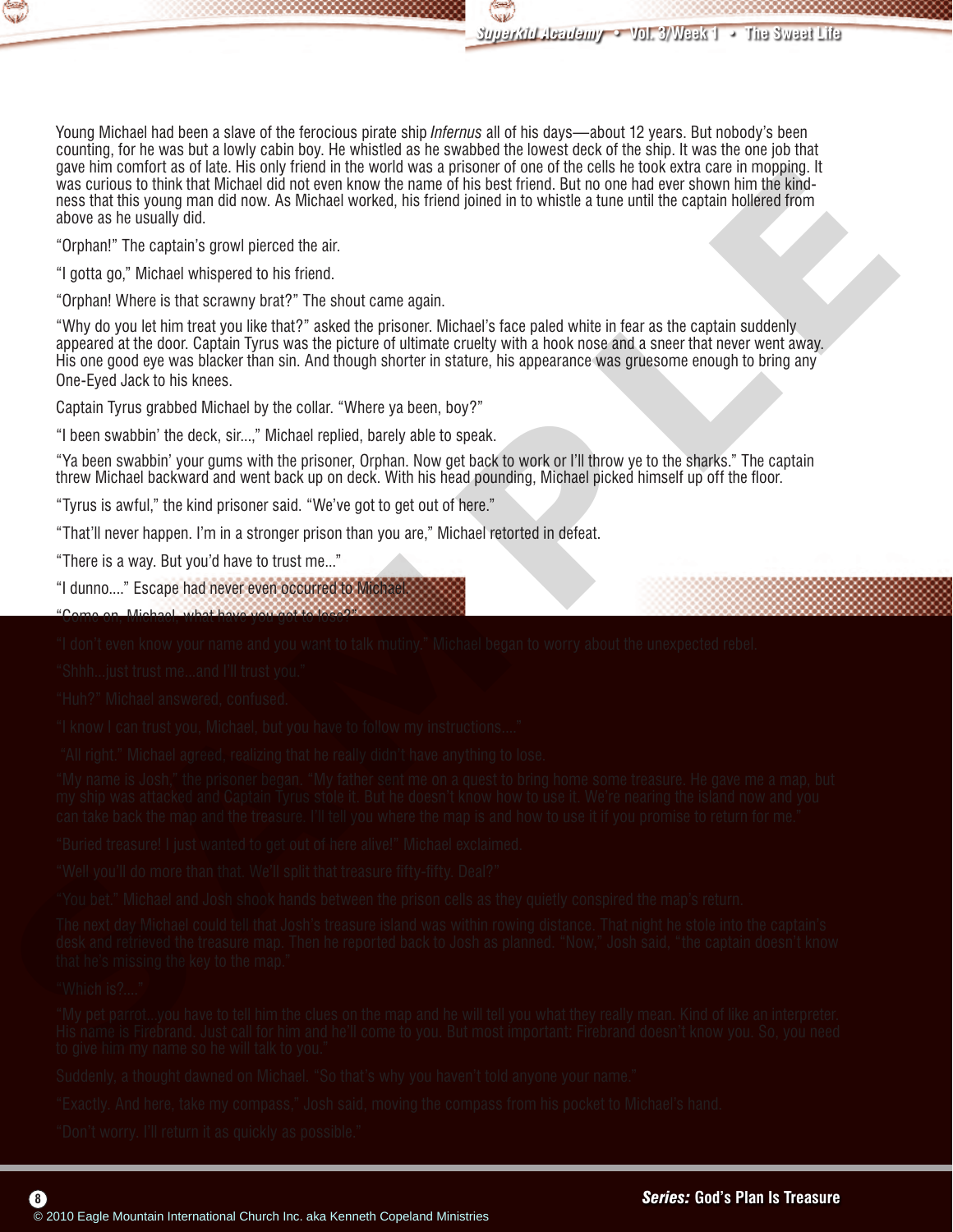"I know. Now hurry out before they catch you."

With lantern, compass and map in hand, he tiptoed out of the prison and snuck into one of the longboats. The night was so black that he could barely see the boat slip. But he lowered the boat into the black sea and began his row to freedom. Even in the darkness of the night, he felt lighter and freer than any time in his past.

As he reached the beach, he was so overcome with joy to be away from the *Infernus*, he wished to shout and run in his newborn freedom. But he knew that his future freedom still hung delicately. So, the moment he hopped onto the shore, he went straight to work. He called for Firebrand a few times, and it didn't take long for the red and yellow cockatoo to come flapping in. The beautiful bird mounted on the boy's shoulder with a loud squawk. The more to the state of the state of the state of the state of the state of the state of the state of the state of the state of the state of the state of the state of the state of the state of the state of the state of th

"Shh...," Michael quieted the bird, still fearful of any pirate company.

"Eat more bananas," the parrot said loudly.

"Quiet now...," Michael whispered.

"Eat more bananas," Firebrand interrupted him.

"Shh...no more banana talk. We have got to hurry or the pirates will..."

"Eat more bananas," the parrot interrupted him again.

"Is that all you can say—Eat more..."

"Bananas!" Firebrand finished.

Michael had gotten so caught up in finding the treasure he had forgotten Josh's instruction. "I know," Michael remembered with a start. "Josh-he sent me to talk to you."

"First clue?" Firebrand squawked.

Michael read off the first clue and together the two began to follow the map to a "T." As Michael read off the clues, the parrot interpreted their meaning and led him to each new point. Every so often a booby trap would arise, but Firebrand always knew the best way to dodge them. The two worked long into the night, until neither could go any farther. They fell asleep beside a large palm tree, planning to begin again at first light.

The next morning, the pirates of the *Infernus* awoke in a fury. Just as the sun was rising, an angry growl resounded from below deck, "WHO STOLE MY TREASURE MAP?"

Infuriated, the captain bounded onto the top deck, shattering anything in his way. He bellowed angry threats to every pirate aboard, "Every knave to the poop deck or be shark's bait!"

As the crew hit the deck, it didn't take long to discover who was missing. "ORPHAN!" Tyrus called in a rage. Tyrus unsheathed his cutlass as both sword and voice sliced the air, "Return me map, Orphan, or be cut in two!"

The crew spread out to search for Michael until a pirate shouted, "Thar be a longboat missing."

"Set sail for the island. Make haste, ye blackguards!" the captain barked as he returned to his cabin, followed by his crafty first mate, Deven.

Captain Tyrus never took a liking to being followed by the sound of Deven's peg leg. In his addled state, Tyrus was looking for something to shoot. The moment his cabin door creaked a'close, he aimed his pistol at Deven's good leg.

"Wait!" Deven shouted with hands in the air. "Ye be lookin' at the boy's stealin' yer map the wrong way."

"What ye mean?" Tyrus questioned, lowering the pistol.

"I been watchin' that orphan boy makin' friends with yer prisoner and me thinks he discovered how to decode yer map."

"And how the blazes is that goin' to help us?" Tyrus retorted, throwing his dagger, just missing Deven's skull.

Deven gulped at the knife's nearness, and finished his plan. "If the boy knows how to find the treasure, we don't have to. We find the boy, we find the treasure."

"Har, that be a better plan then getting it meself."

## TO BE CONTINUED NEXT WEEK…

Written by Lyndsey Swisher

CADEMY